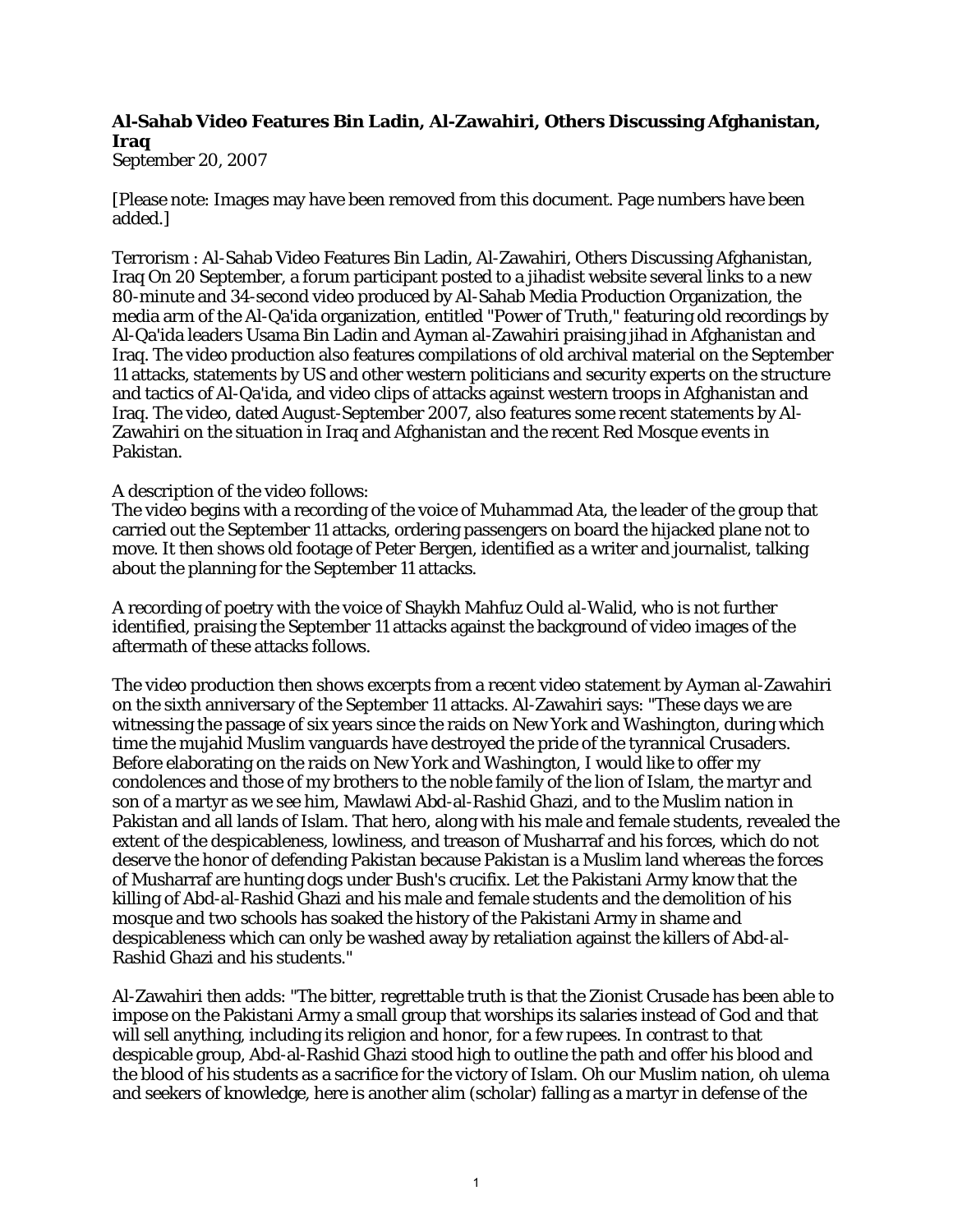banner of the prophet, may God's peace and blessing be upon him, whose Lord commanded him and says: 'Then fight in Allah's cause - Thou art held responsible only for thyself - and rouse the believers. It may be that Allah will restrain the fury of the Unbelievers; for Allah is the strongest in might and in punishment' (Koranic verse, Al-Nisa, 4:84).

Al-Zawahiri continues: "My Muslim nation: Abd-al-Rashid Ghazi, Mullah Dadollah, Abdallah Azzam, Abu-Umar al-Sayf, Hammudah al-Uqlah, Abdallah al-Rashud, and those like them of the mujahid and steadfast ulema are the ones who deserve to be followed by you. As for the ulema of the palaces, the jurisprudents of begging, the brokers of retractions, the muftis who rule according to the school of thought of Elizabeth, and the ulema of the Marines, you must give them the status they deserve."

The video then shows old footage of Clint Van Zandt, identified as "terrorism expert with the FBI," on the structure and tactics of Al-Qa'ida.

Then the video cuts back to Al-Zawahiri show says: "What they claim to be the strongest power in the history of mankind is today being defeated in front of the Muslim vanguards of jihad six years after the two raids on New York and Washington. The Crusaders themselves have admitted their defeat in Afghanistan at the hands of the lions of the Taliban under the banner of the lion of Islam, our amir, the leader of the faithful, Mullah Muhammad Omar Mujahid, may God watch over him."

It then shows Shaykh Mustafa Abu-al-Yazid meeting a Taliban leader, Mullah Mansur Dadollah. The video shows the two leaders, flanked by their fighters, sitting in an open space with Abu-al-Yazid making statements on the close ties between Taliban and Al-Qa'ida and commending Mullah Muhammad Omar for his support to Al-Qa'ida. The video also shows Mullah Mansur Dadollah speaking on the close ties between the two groups.

The video then shows Taliban attacks against foreign troops in Afghanistan and Afghan civilians talking about the NATO "attacks" against their villages.

The video then returns to Al-Zawahiri, who says: "And the coalition of the Crusaders has begun to fight the fight of the desperate and depressed by intensifying the bombing of civilians to discourage them from supporting the Taliban which is the same slide toward defeat into which the Russian communists fell before."

The video then features an old recording of Usama Bin Ladin talking about the situation in Iraq and criticizing Arab rulers for their helplessness to confront foreign influence in the area. In this recording, Bin Ladin says: "The greatest and most crucial and critical cause in the whole world today is this third world war which the Zionist-Crusader coalition has commenced against the Islamic nation, and its heat and flames are strongest in the Land of the Two Rivers. The mill of the world today is turning and its axis is Baghdad, the home of the caliphate. The whole world is today observing this war and observing the two opponents, the Islamic nation on one side and on the other side are America and its allies. So it is either ascent and glory or misery and disgrace."

Next the video shows clips of the "mujahidin" operations in Iraq against the background of a speech by President Bush in which he says: "Major combat operations in Iraq have ended in the battle of Iraq. The United States and our allies have prevailed."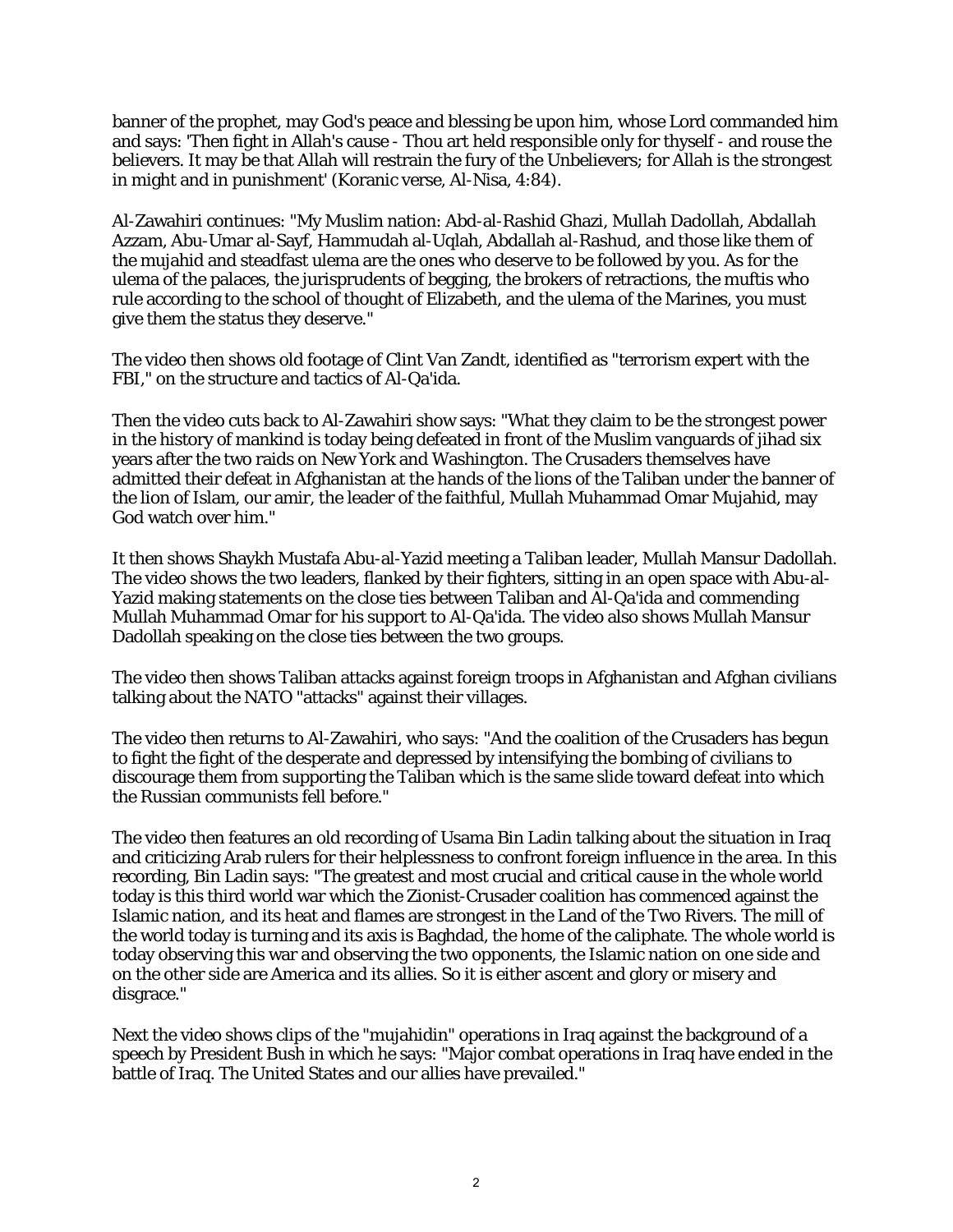After this, the video shows Richard Perle saying: "I realized better than most people what this war would involve. I think most people thought there would be tens of thousands of people killed and there would be a long and a very bloody war. I thought that it would be over in three weeks with very few people killed. And I was right."

It then shows another old recording of Usama Bin Ladin in which he criticizes the Arab rulers. This is followed by a recording of Abd-al-Bari Atwan, chief editor of the London-based Al-Quds al-Arabi newspaper, giving statements to a western journalist saying that Bin Ladin "was actually very keen to drag the Americans to the Middle East, where he can fight them on his own turf. When he went there to blow up the World Trade Center and the Pentagon, it seems that you played into his hands. It seems that he trapped you."

The video then shows Al-Zawahiri saying: "The Crusaders have admitted their defeat in Iraq at the hands of the mujahidin who have taken the battle of Islam to the heart of the Islamic world on the outskirts of Bayt al-Maqdis (Jerusalem)."

It then shows old recording of US military officials speaking.

Next the video production shows clips of attacks against US troops in Iraq and excerpts from an old recording by Bin Ladin praising Abu-Mus'ab al-Zarqawi for his jihad against the Americans in Iraq. Bin Ladin says: "Abu-Mus'ab, may God have mercy on him, went out after God had blessed him to found a base for the defense of religion and the recovery of Palestine, God willing, and after he had taken revenge on behalf of the weak and the oppressed there by slaying the Americans, the allies of the Jews, and stunning them, and after he had killed their men, split their structure, bled their funds, broken their unity, and humiliated their pride so much so that those both far and near and obedient and disobedient were emboldened. And so, he entered history through the widest of its doors and honored it, and led the world to the path of glory and defined it with resolve, determination, and defiance. Thus, his biography was immortalized along with the biographies of the greatest of the great."

The video then shows more old footage of statements given by President Bush and US journalists.

It then shows Al-Zawahiri again speaking about the "preemptive step" by the "mujahidin in Iraq," which is represented by the declaration of "The Islamic State of Iraq." Al-Zawahiri says: "They were so enlightened and sincere that they have united their ranks, first in the Mujahidin Shura Council, then in the mujahid steadfast state of Islam in order to foil the plans of the dealers in politics, hatchers of plots, and seekers of profits."

The video then features excerpts from recorded statements by Abu-Umar al-Baghdadi of The Islamic State of Iraq against the background of videos showing gunmen in Iraq brandishing rifles. It shows Shiite officials in Iraq with a narrator criticizing the Iraqi Government officials for not resisting the occupation.

It then shows Al-Zawahiri again saying: "Oh nation of Islam, what is hidden has been exposed, the secrets have been revealed, and the sun of truth has risen, and you now know who are your soldiers and sons who defend your religion and sanctities and who are those who stab you from behind in defense of the religion and interests of the Crusaders."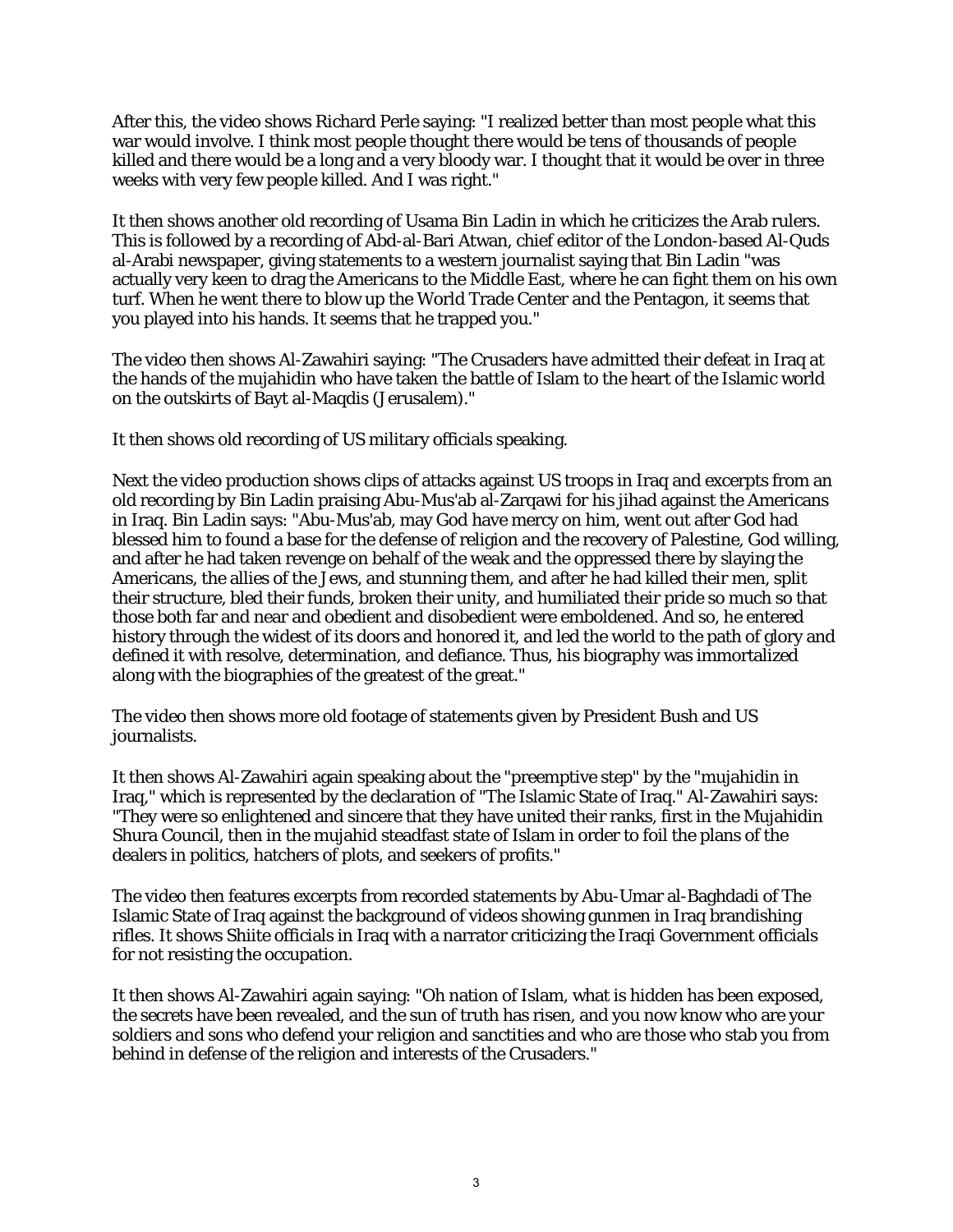The video then shows Bin Ladin saying: "We have seen (Iyad) Allawi's government come and go, yet the occupier did not leave, and then (Ibrahim) al-Ja'fari's government as well, but the occupier did not leave, and here is the traitorous, apostate (Nuri) al-Maliki's government taking the same line as the Al-Ja'fari's government because it is just another face of it. So, the conclusion is: It is not possible for such a large number of the sons of the south to participate with America and its allies in violating Al-Fallujah, Al-Ramadi, Ba'qubah, Mosul, Samarra, Al-Qa'im, and other cities and villages and then in exchange have their regions enjoy safety from harm and reaction. And I say to our Islamic nation: Despite the heroic operations which the mujahidin are carrying out against the Americans and their apostate agents, operations which have killed their men, dissipated their wealth, exacerbated their wounds, scattered their allies, broken their prestige, and revealed their shame, until they preferred returning home to the spoils, despite all that, the defenseless ones from the people of Islam in the Land of the Two Rivers are facing campaigns of annihilation at the hands of the gangs of hatred and treachery which deployed in all the sensitive spots in the former Al-Ja'fari government. They are present today in the current Al-Maliki's government."

The narrator then criticizes a statement by "butcher" (former Iraqi Interior Minister) Bayan Jabr (Sulagh) on "his forces' crimes against our people in Iraq" in which he says, "It happens everywhere in the world."

The video then shows Bin Ladin again in an old recording saying: "Thus, it is obligatory for the Muslims to reach out and relieve their brothers in the Land of the Two Rivers with money and men until they have lifted from them the oppression of the Crusaders and apostates, and I stress to our Muslim people in Iraq that they should know with certainty that there is no currying favor with the Crusaders and apostates, no half-solutions, and no way to salvation for them other than holding fast to the rope of God. And I stress that they should observe unity, beware of factionalism and disagreement, and cling to jihad. I tell them: Your swords are your fortresses, and beware of being fooled by the parties and groups which have entered and taken part in these governments, because the matter is serious. These governments and this political participation are nothing but attempts to deceive you. The swords of these people are dripping with your blood on a daily basis. Iron is only blunted by iron, and he who hopes to convince these apostates to refrain from fighting the people of Islam in Baghdad and its surroundings without a weapon is like a fool who tries to convince the wolves to stop preying on the sheep, which will never be."

The narrator then says: "As for the front of the Islamic Maghreb, it is the gateway of jihad facing the Crusader West in order to liberate the region's peoples from the sons of France and also to liberate the usurped Andalusia."

It then shows Al-Zawahiri saying: "The forces of jihad and steadfastness in the Maghreb of Islam joined the mujahid ranks to confront the new Crusade campaign under the noble and victorious banner of the messenger of God, may God's peace and blessing be upon him. So the hearts of the Caesars were pulled from their place and they began to plan for the creation of a new command for them in Africa."

The video then shows an old recording by Abu-Mus'ab Abd-al-Wadud reading a message to Usama Bin Ladin in which he says: "Our dear and precious shaykh and amir: I reassure you about the conditions of your troops and men in the land of steadfastness, Algeria, as their condition is going from good to better and they are enjoying the pleasure of living in the shade of the sword. They are steadfast on their covenant and perseverant on the path of jihad despite the world's conspiring against them and despite the alliance of the Crusaders and their apostate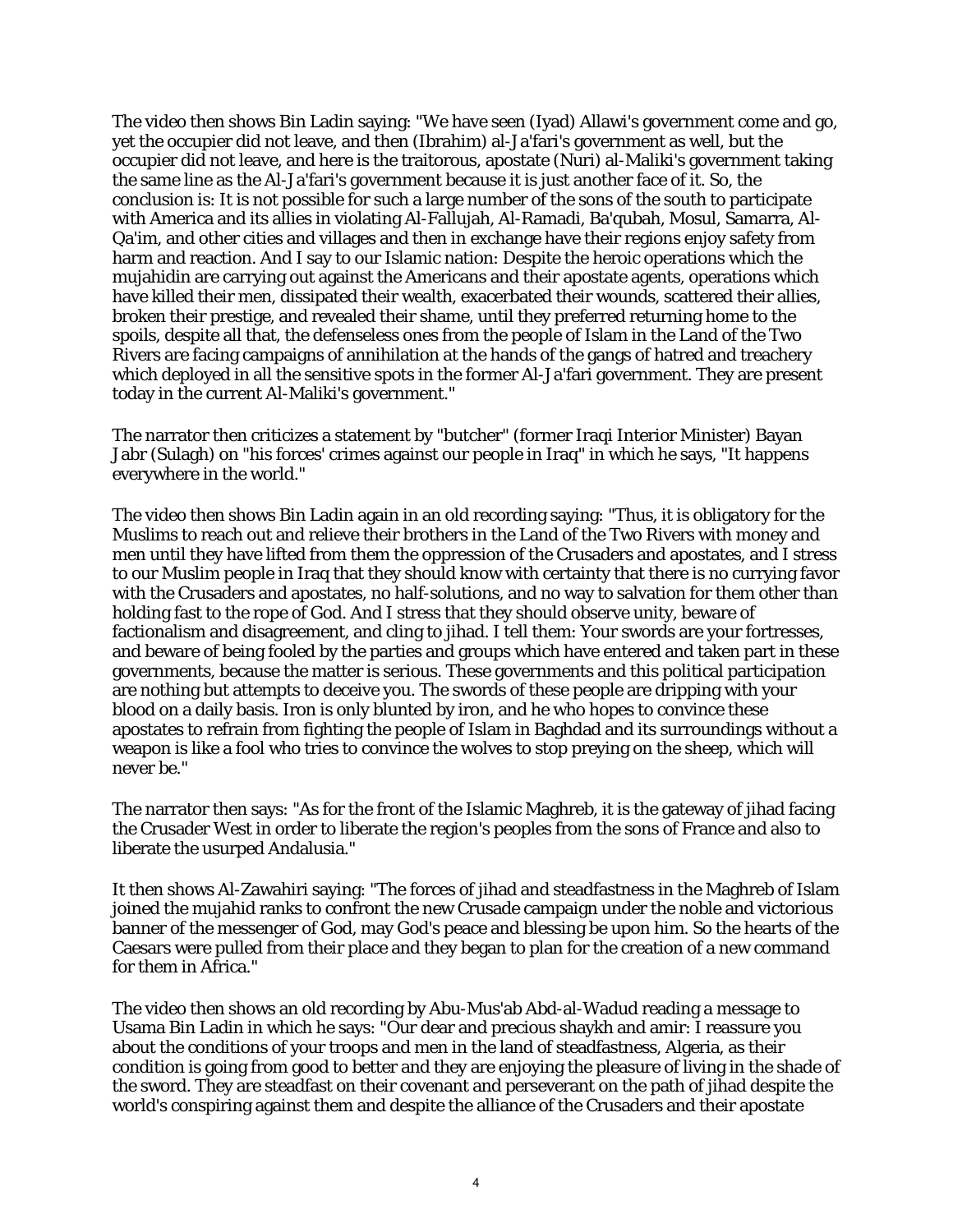agents from the soldiers of Musaylamah (a liar in early Islam claimed to be a prophet). So rest assured, oh our shaykh, for despite the tremendous disasters which afflicted the jihad in Algeria, including perversion, deviation, and global plotting, its ark today rests on the mountain. Our swords are unsheathed and our souls are carried on our shoulders, and we deem the expensive and the precious to be cheap in making God's word supreme. We also endure walking over thorns in defense of the desecrated religion and of the violated sanctities of our nation. By God, you shall not be attacked from our flank as long as there remains in us a pulsing vein and a blinking eye."

The video then shows Al-Zawahiri again saying: "Oh our Muslim nation in the Maghreb of steadfastness and jihad, restoring the Andalusia is a trust on the shoulders of the nation in general and on your shoulders in particular, and you will not be able to do that without first cleansing the Maghreb of Islam of the children of France and Spain who have come back again after your fathers and grandfathers sacrificed their blood cheaply in the cause of God to expel them. So be faithful to your religion and to the Sunnah of your Prophet, may God's peace be upon him, and to the blood of your fathers, and stand with your sons the mujahidin against the Crusaders and their children."

The video then discusses the Somali and the Chechen issues. It shows writer and journalist, Peter Bergen, speaking about this issue, along with excerpts of Al-Zawahiri's recorded statements on the situation in these two areas. Al-Zawahiri says: "The Crusader campaign attacked Mujahid Somalia through its agents, the Ethiopians and Ugandans, but the lions of Islam in Somalia confronted it and made an example out of it and gave it its fill of killing and death."

On the Chechen issue, Al-Zawahiri is shown again, this time saying: "Our brothers in Chechnya stood fast in a war which stretches over four and a half centuries against Russia in both its Crusader and communist forms. A multi-ringed blockade has been imposed on them, but despite all pressures, they have continued to defend Islam on its northern frontiers with an unwavering determination and strong defiance."

The video then shows recordings and video clips of Chechen commanders, followed by another old recording of Al-Zawahiri, in which he says: "So stand, oh nation of Islam, with your sons the mujahidin under the victorious banner of the prophet, may God's peace and blessing be upon him, and attack the defeated Crusader banner of Bush. Go forth, oh our nation, to the mujahidin, carry arms with the mujahidin, support, and defend them, and do not be intimidated by the power of America, for the two blessed raids revealed that it is a power made of iron and fire without faith, morals, or resolve. We have examined the American tyrant face to face and have found it a tyrant of lies, phoniness, and abundant capabilities which have no doctrine for which to fight. We have tried this so-called power and put its strength to the test in Tora Bora, Shah-i-Kot, Al-Fallujah, Ba'qubah, and Tall Afar. So what did we find? We found soldiers whose creed is a mix of perverted Christianity, greedy materialism, and running after lust and false values."

Next the video shows US citizens and soldiers criticizing the US involvement in Iraq. This is followed by Al-Zawahiri commenting on the "false Western values" saying: "These are values which they violate the most. These are human rights, freedom, fair and impartial rule, and equality, to the end of the series of American lies."

The video then shows US commentators criticizing "spying" on US citizens and US "involvement" in Iraq, saying only the big companies are profiting from this involvement.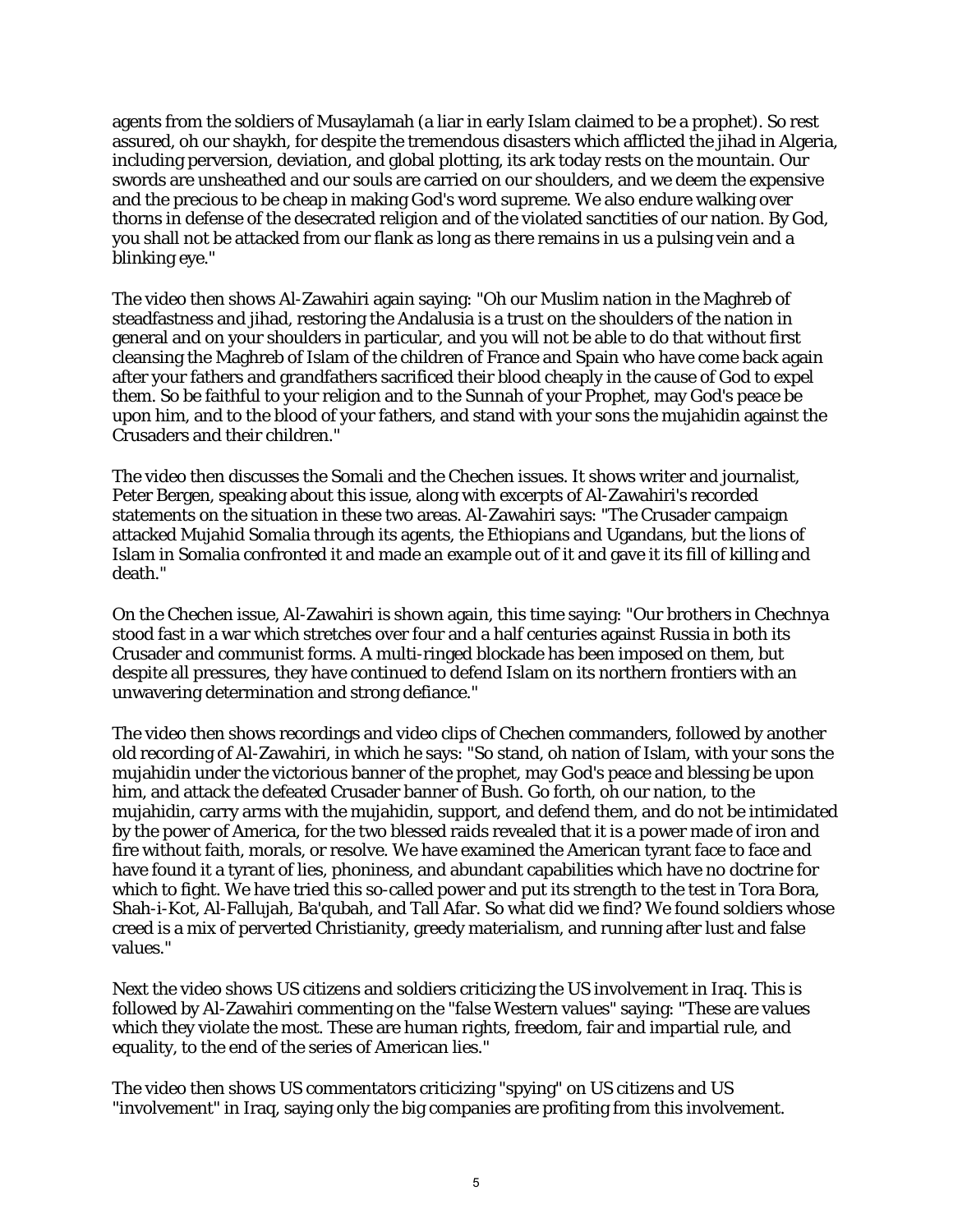It then shows an old recording of Bin Ladin talking about the "big profits" made by US companies in Iraq. He says: "Those who say that Al-Qa'ida has won against the administration in the White House or that the administration in the White House has lost in this war have not been precise because when one scrutinizes the results, one cannot say that Al-Qa'ida is the sole factor in achieving these spectacular gains. Rather, the policy of the White House that demands the opening of war fronts to keep their various corporations, whether those working in the field of arms, oil, or construction, has helped Al-Qa'ida to achieve enormous results. And so it has appeared to analysts and diplomats that we and the White House are playing as one team toward the economic goals of the United States, even if the intentions differ. It is true that this shows that Al-Qa'ida has profited, but on the other hand, it shows that the Bush administration has also profited, something of which anyone who looks at the size of the contracts acquired by the shady Bush administration-linked mega-corporations, like Halliburton and those like it, will be convinced. And it all shows that the real loser is you. It is the American people and their economy."

This is followed by Al-Zawahiri's recording in which he says: "Why should the American soldier makes sacrifices, when he knows that the concern of his commanders is luxury and shirking of responsibility, and the concern of his political leadership is making profit and amassing treasure?"

The video also features recordings by "martyr Hajj Malik al-Shahbaz," or Malcom X, on the US and western intervention in the world and people's resistance against them.

This is followed by another recording of Al-Zawahiri in which he says: "In Tora Bora, whose area under no circumstances exceeds one square mile, the Americans were certain that Shaykh Usama Bin Ladin, may God protect him, was present in the midst of his soldiers and aides, yet they did not have the courage to do anything other than surrounding the area with the gangs of hypocrites and bandits and carrying out heavy bombing. The Americans used heavy bombing because they always look for a cheap victory. As for when the battle requires fighting to death, then do not ask about their cowardice and backtracking. Why didn't the Americans go into Tora Bora when they had besieged and were bombing it to end their war against Al-Qa'ida six years ago? Or rather, to put the question in its real dimensions, why is what it claims to be the strongest power in the history of mankind being defeated in its confrontation with the mujahid vanguards of Islam? This is the question the Americans must ask themselves, their president, and their officers. In fact, this is the question which the Americans evade asking themselves, their president, and their officers. The Americans might be able to enter Kabul and Baghdad by bombing and destruction, but, by the grace of God, they are being defeated in Afghanistan and Iraq."

Al-Zawahiri adds: "The Americans are able to bomb, burn, and destroy, but they are the first to flee when the fighters fight for faith and in the cause of God. This is the difference between the nation of faith, monotheism, and martyrdom and the nation of falseness, lust, and phoniness. Thus, the secret of our strength is our faith, which, whenever we hold firm to it, are victorious, and whenever we retract from it, we are defeated. From here comes the danger of the culture of compromises, methodology of withdrawal, and the policy of panting after gains, because it is a culture, methodology, and policy which pulls us toward defeat and deprives us of victory. The six years following the blessed raids have uncovered where the flaws are in our ranks. There are parties which have only understood Islamic action to be agreeing with the wishes of the tyrants, keeping in line with what the senior criminals of this world permit, traveling to conferences, appearing on TV, being lax in religion according to desire, and benefiting from positions, salaries, visas, residence permits, and citizenship, and acting as the government's middlemen to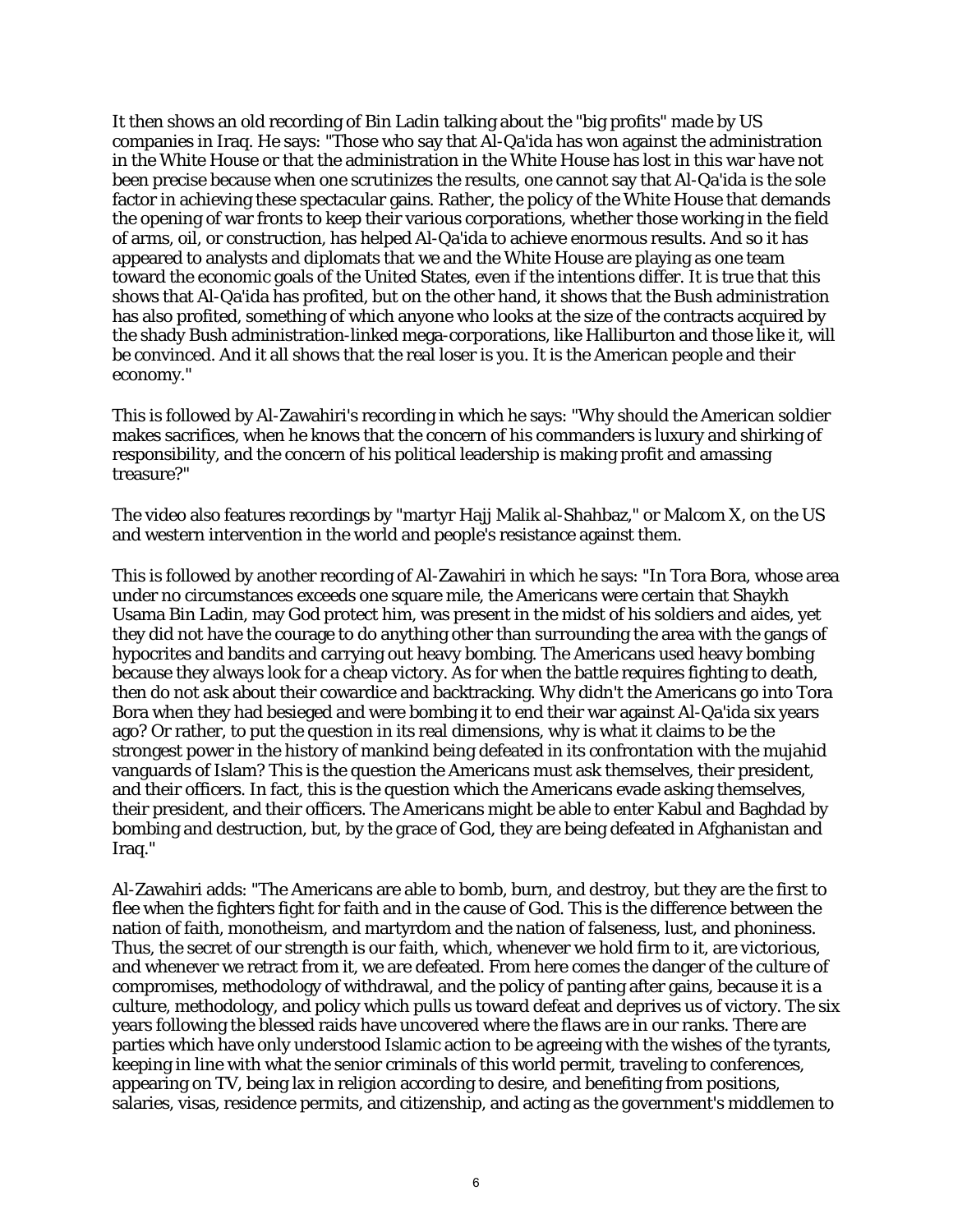put pressure on the prisoners to recant. These parties were shocked by the earthquake of September 11th. Thus, they began to execute the will of the senior criminals by helping the oppressor against the oppressed, empowering the butcher over the victim, apologizing to the tyrannical dictators, the senior criminals, and cursing the youth of martyrdom, the mujahidin."

He says: "These parties have repeated the same lies of the Crusade, describing the war of mujahidin in defense of Islam and Muslims as terrorism and pretending to forget the rivers of blood which the Crusaders and Jews have made in our countries for centuries. These parties have agreed with Bush, the liar, who said that there is nothing to justify the raids on New York and Washington and with Blair, the toady, who said that the London bombings have no connection to their crimes in Iraq."

This is followed by statements by a former CIA official, Bush, Rumsfeld, Cheney, and others on the war on Iraq and the story of the weapons of mass destruction.

The video then shows archived footage of Bin Ladin pointing to a map and discussing the influence of the former Soviet Union in Iraq followed by a former CIA analyst saying that Saddam Husayn and Bin Ladin were "enemies" and that Bin Ladin considered Saddam a "socialist infidel."

The video then shows Thomas Kean, head of the investigation committee into the September 11 incidents, saying that there is "no relationship whatsoever between Iraq and the attack on September 11th."

The video then shows Al-Zawahiri saying: "The Americans and the British then walked behind the liar and his lackey, as if they were blind, into the abyss. On the sixth anniversary of the two raids, Bush will stand and call on the Americans not to withdraw their troops from Iraq and Afghanistan. My advice to the Americans is that they not ask him when will the troops return, but rather, they should ask him how many of the troops will return? And when Shaykh Usama Bin Ladin offered the Crusaders a truce so they could get out of the lands of Islam and so all could enjoy security and so we could devote ourselves to building our countries, which have been destroyed by the fires of the Crusaders, they told him you are a terrorist, and we do not negotiate with terrorists. And the ulema of the Marines kept silent. These backtracking parties have committed all of these mistakes because the mujahidin adopt an Islam which those parties do not know and do not desire or want, the Islam of the prophet, may God's peace and blessing be upon him, and his companions, with whom God was pleased and their followers, may God have mercy on them. It is the Islam and jihad and martyrdom, purity of belief, and enjoining what is right and forbidding what is wrong. It is the Islam of confronting tyrants, thieves, and traitors. It is the Islam of motivating the nation to carry its arms and wage jihad in the path of its religion and in defense of its sanctities. It is the Islam which doesn't know currying favor with the thieving rulers or endearing oneself to America's slave boys or flattering the Crusader West. It is the Islam of speaking the truth, disloyalty to the tyrants, and sacrificing everything dear for the sake of lifting oppression from the oppressed and liberating the lands of the Muslims."

Abdallah al-Nafisi, Kuwaiti professor, is then shown speaking at a symposium on the importance of jihad in Islam.

The video then shows an old video recording of Bin Ladin in which he criticizes the Gulf countries for relying on the United States to defend them. He says: "God willing, they (Americans) will leave the Gulf under the strikes of the mujahidin."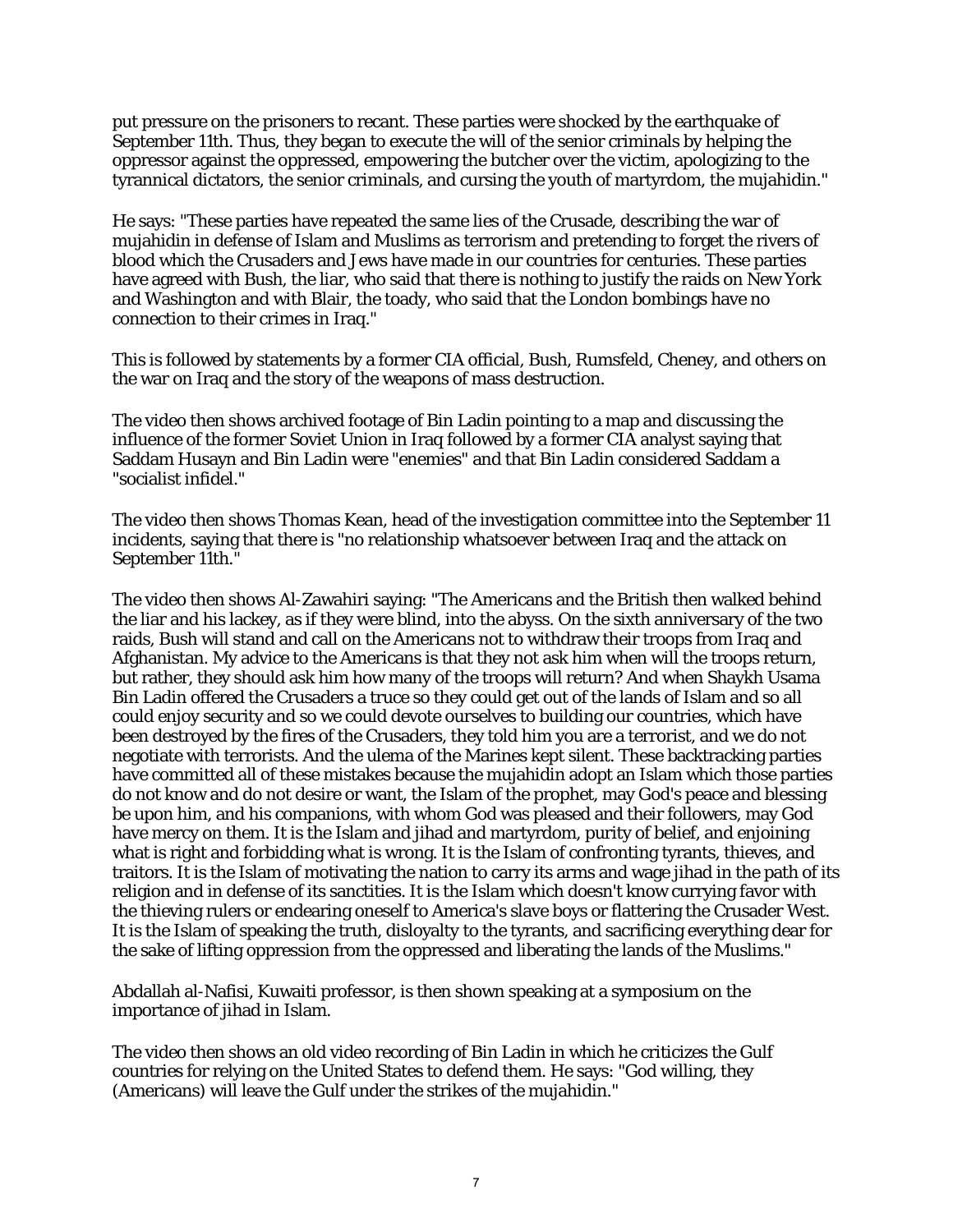Al-Zawahiri is then shown saying: "I say to the Muslims in America and the West that when you join the Crusader troops to fight your Muslim brothers, based on the lies of the ulema of marines, you will lose this life and the hereafter."

The video then shows "brother Abu-Abdallah," apparently a British Muslim, speaking in English in an interview about the Muslims' "right" to "take up arms against the West." He also voices support for the September 11 attacks.

Al-Zawahiri is then shown saying: "I do not want to comment on the victims of the retractions, upon whom severe pressure has been applied and who the government has taken to a stage of despair and made them think that there is no way to deliverance from prison except by retracting and compromising. Rather, I want to expose the criminals in the Saudi, Egyptian, and Libyan regimes, who flay our sons and daughters in the slaughterhouse of torture in order to extract information from them and then continue to pressure them and lead them to despair until they agree to go back on their principles under circumstances about which only God knows. We must expose the butcher before we debate the skinned victim."

Al-Zawahiri then says: "The crusader US Administration is practicing in our detention centers the harshest and meanest forms of torture, in addition to the worst brainwashing methods and psychological warfare. It then causes headache to us by chattering about human rights."

The narrator in the video then speaks about the "plots" of "apostate" Arab and Islamic leaders against "usurped Palestine."

Abd-al-Bari Atwan, chief editor of the London-based Al-Quds al-Arabi, is then shown making statements in an interview in which he criticizes the Sharm al-Shaykh summits.

Al-Zawahiri then criticizes the "politicians of bargains who forgot the area of Palestine, relinquished four-fifths of it in Mecca's palaces, blessed Friedman-Abdallah initiative, and called for establishing a bi-national state for the Jews and Palestinians after their weakness made them give up the slogan: Jihad Is Our Way."

He then says: "America and Israel today are seeking to establish a misshapen Palestinian state and appoint Mahmud Abbas over it to besiege the mujahidin. The problem is not in Mahmud Abbas but is in the politicians of bargaining who recognized him as president, gave him the right to negotiate in the name of the Palestinians, and signed with him the Mecca agreement on abandoning Palestine, although they are the people most aware of the history of Mahmud Abbas, the treachery of Mahmud Abbas, and treason of Mahmud Abbas. And then today they say we are coming to terms and talking with Mahmud Abbas. About what? Is it about the remaining fifth of Palestine or about returning him to his headquarters in Gaza? The Muslim nation must support the mujahidin in Palestine so that they continue their jihad and so that they will not be besieged by the concessions of the politicians of bargaining."

Al-Zawahiri then says that the Islamic nation cannot achieve victory as long as it "recognizes Husni Mubarak, (Abdallah) Bin-Sa'ud, Bouteflika, (Abdallah) Bin-Husayn, and Ali Abdallah Salih as rulers." He adds: "Ali Abdallah Salih was so genius that he claimed that the members of Al-Qa'ida are agents of America and Israel. The problem does not lie in this thing, but rather in those turbaned and bearded clerics who pledged allegiance to this thing and recognized him as a ruler of Muslims in Yemen." He calls on the people of Yemen to carry weapons to face the